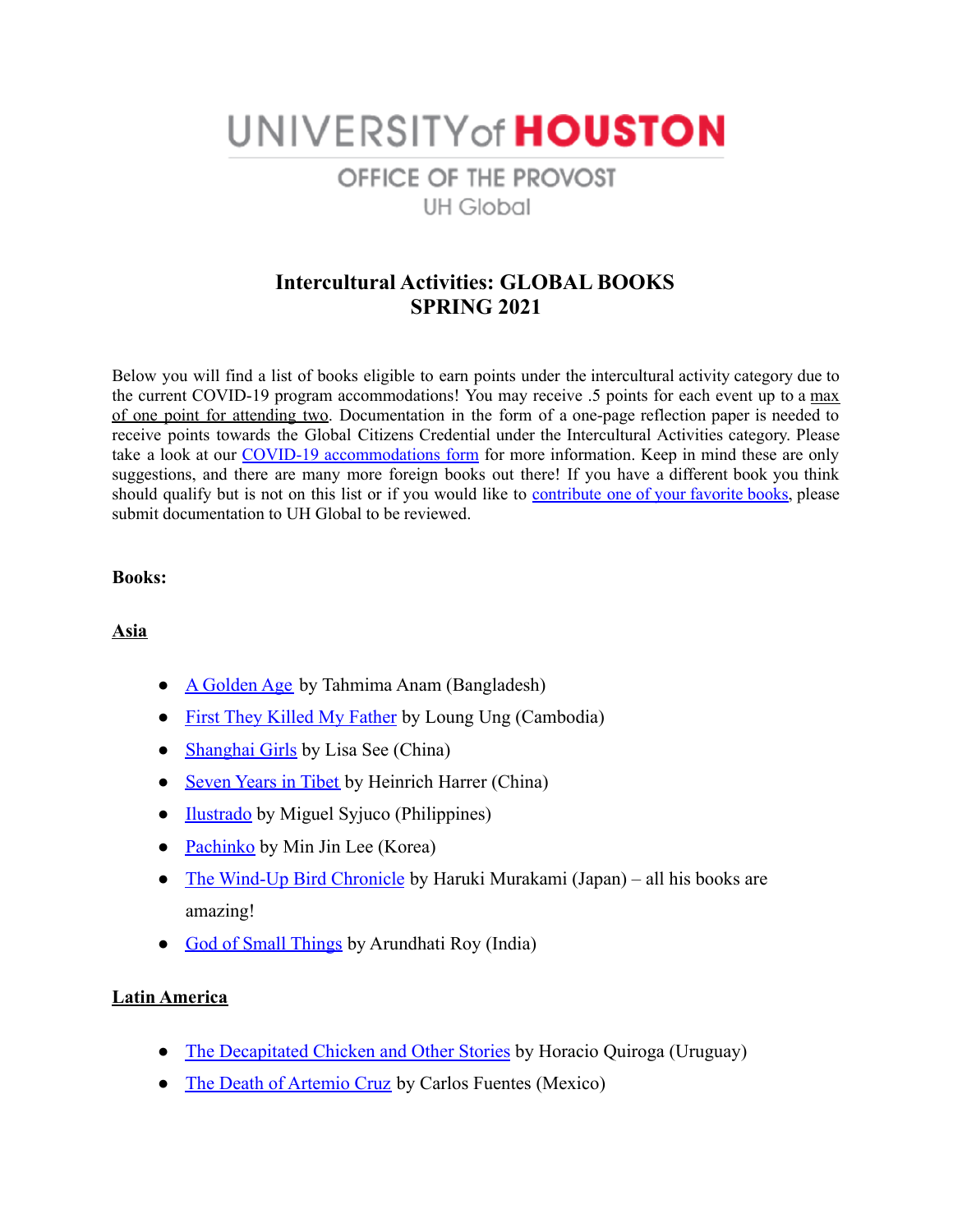- [One Hundred Years of Solitude](https://www.goodreads.com/book/show/320.One_Hundred_Years_of_Solitude?ac=1&from_search=true&qid=LS7nb7LTOz&rank=1) by Gabriel García Márquez (Colombia)
- [Conversation in the Cathedral](https://www.goodreads.com/book/show/53970.Conversation_in_the_Cathedral?ac=1&from_search=true&qid=eesLoqxUOy&rank=1) by Mario Vargas Llosa (Peru)
- [Ordinary Girls: A Memoir](https://www.goodreads.com/book/show/42152409-ordinary-girls?ac=1&from_search=true&qid=rQSDekv3uA&rank=1) by Jaquira Díaz (Puerto Rico)
- [My Time Among the Whites: Notes From an Unfinished](https://www.goodreads.com/book/show/42971990-my-time-among-the-whites?ac=1&from_search=true&qid=yNNEa2RzoZ&rank=1) Education by Jennine Capo Crucet (Cuba)
- [Daughter of Fortune](https://www.goodreads.com/book/show/16527.Daughter_of_Fortune?ac=1&from_search=true&qid=blu30AxK3h&rank=1) by Isabel Allende (Chile)
- [The Alchemist](https://www.goodreads.com/book/show/18144590-the-alchemist?ac=1&from_search=true&qid=rA1oW9NEyv&rank=1) by Paulo Coelho (Brazil)
- [In the Time of the Butterflies](https://www.goodreads.com/book/show/45013993-in-the-time-of-the-butterflies?ac=1&from_search=true&qid=PckkJ8wVQ5&rank=4) by Julia Alvarez (Dominican Republic)
- [Hopscotch](https://www.goodreads.com/book/show/53413.Hopscotch?ac=1&from_search=true&qid=Uz8QmL22xD&rank=1) by Julio Cortazar (Argentina)

# **Middle East/ North Africa (MENA**)

- [I am Malala: The Story of the Girl Who Stood Up for](https://www.goodreads.com/book/show/17851885-i-am-malala?from_choice=false&from_home_module=false) Education and was Shot by the [Taliban](https://www.goodreads.com/book/show/17851885-i-am-malala?from_choice=false&from_home_module=false) by Malala Yousafsai (Pakistan)
- [The Dressmaker of Khair Khana](https://www.goodreads.com/book/show/8584913-the-dressmaker-of-khair-khana?ac=1&from_search=true&qid=yNPXhqgAiu&rank=1) by Gayle Tzemach Lemmon (Afghanistan)
- [The Sexual Life of an Islamist in Paris](https://www.goodreads.com/book/show/7654965-the-sexual-life-of-an-islamist-in-paris?ac=1&from_search=true&qid=UXO4x0Ch0D&rank=1) by Leïla Marouane
- [War in the Land of Egypt](https://www.goodreads.com/book/show/639528.War_in_the_Land_of_Egypt?ac=1&from_search=true&qid=iSribA1j4O&rank=1) by Yusuf Qa'id (Egypt)
- [First Raise a Flag: How Sudan Won the Longest War](https://www.goodreads.com/book/show/36345370-first-raise-a-flag?ac=1&from_search=true&qid=Jb7DOKGoUn&rank=1) but Lost the Peace by Peter Martell (South Sudan)
- [Death is Hard Work](https://www.goodreads.com/book/show/40121989-death-is-hard-work?ac=1&from_search=true&qid=8qSb1ZrXDa&rank=1) by Khaled Khalifa (Syria)
- [The Kite Runner](https://www.goodreads.com/book/show/77203.The_Kite_Runner) by Khaled Hosseini (Afghanistan)
- [Persepolis](https://www.goodreads.com/book/show/9516.Persepolis?ac=1&from_search=true&qid=NYygryPBG3&rank=1) by Marjane Satrapi (Iran)
- [The Last Girl: My Story of Captivity, And My Fight](https://www.goodreads.com/book/show/34346848-the-last-girl?ac=1&from_search=true&qid=sAwR8giIsx&rank=1) Against the Islamic State by Naida Murad (Iraq

## **Europe**

- [The Unbearable Lightness of Being](https://www.goodreads.com/book/show/9717.The_Unbearable_Lightness_of_Being?ac=1&from_search=true&qid=bjQ6ux4Pqx&rank=1) by Milan Kundera (Czech Republic)
- [Under the Volcano](https://www.goodreads.com/book/show/31072.Under_the_Volcano?ac=1&from_search=true&qid=DpCpsNDVq2&rank=1) by Malcolm Lowry (UK)
- [The Trial](https://www.goodreads.com/book/show/17690.The_Trial?ac=1&from_search=true&qid=wC8xQ1QS2P&rank=2) by Franz Kafka (Czech Republic)
- [Don Quixote](https://www.goodreads.com/book/show/3836.Don_Quixote?ac=1&from_search=true&qid=l61VE7JcxM&rank=2) by Miguel de Cervantes (Spain)
- [While Paris Slept](https://www.goodreads.com/book/show/53146101-while-paris-slept) by Ruth Duart (France)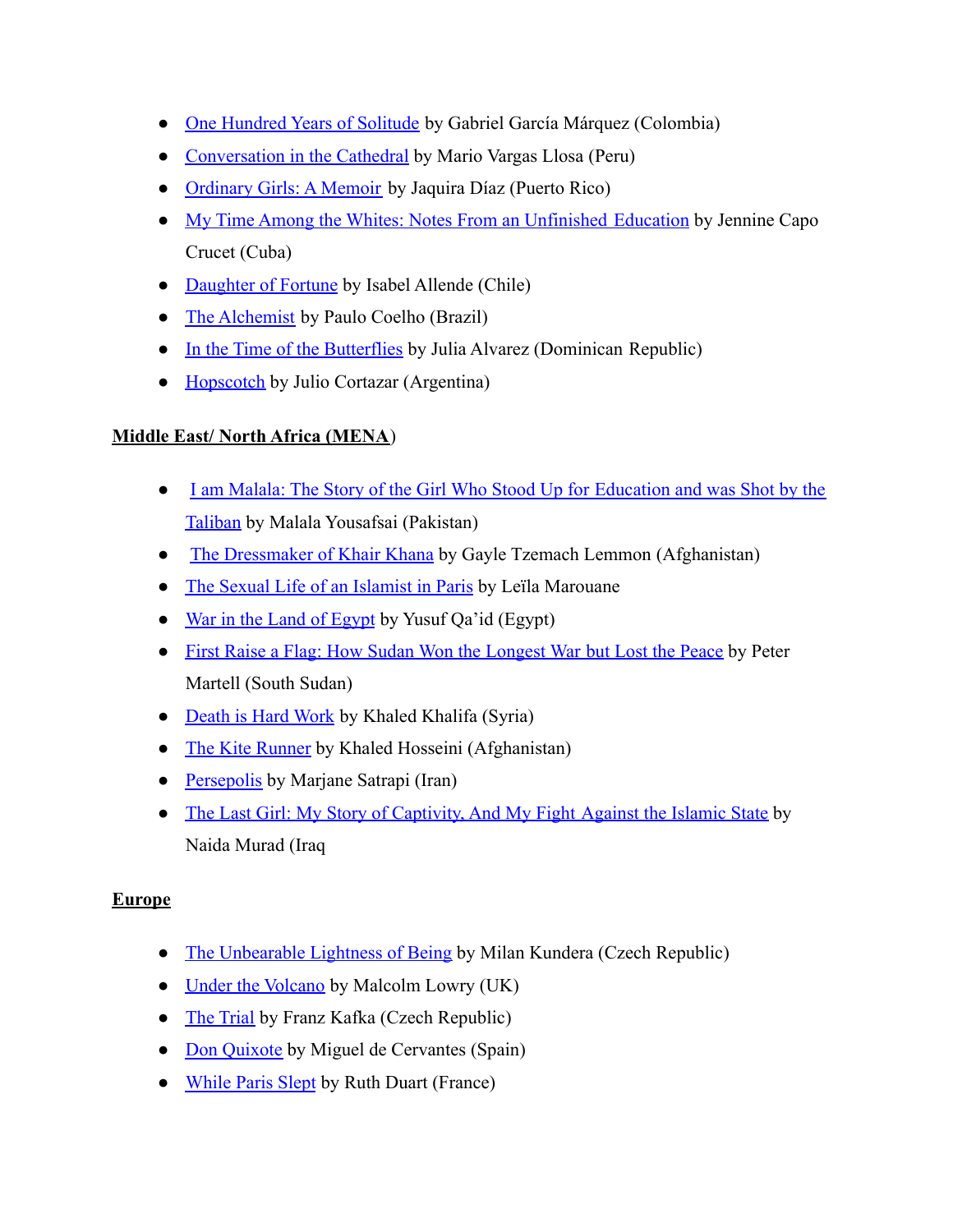- [The German Nurse](https://www.goodreads.com/book/show/55577505-the-german-nurse) by M.J. Hollows (Germany)
- [One Day in the Life of Ivan Denisovich](https://www.goodreads.com/book/show/17125.One_Day_in_the_Life_of_Ivan_Denisovich?ac=1&from_search=true&qid=8x6aNOmvSe&rank=1) by Alexander Solzhenitsyn (Russia)
- [Little Book of Hygge](https://www.goodreads.com/book/show/30045683-the-little-book-of-hygge?ac=1&from_search=true&qid=77ZkyQ9CNJ&rank=1) by Meik Wiking (Denmark)
- [The Little Prince](https://www.goodreads.com/book/show/157993.The_Little_Prince?ac=1&from_search=true&qid=QEroxEbXsX&rank=1) by Antoine de Saint-Exupery (France)

## **Sub-Saharan Africa**

- **●** [Beneath the Lion's Gaze](https://www.goodreads.com/book/show/6544214-beneath-the-lion-s-gaze?ac=1&from_search=true&qid=RiAxpPltpE&rank=1) by Maaza Mengiste (Ethiopia)
- **●** [Long Walk to Freedom](https://www.goodreads.com/book/show/318431.Long_Walk_to_Freedom?from_search=true&from_srp=true&qid=81HlzCJUFa&rank=1) by Nelson Mandela (South Africa)
- **●** [Half of a Yellow Sun](https://www.goodreads.com/book/show/18749.Half_of_a_Yellow_Sun?from_search=true&from_srp=true&qid=LlTIjSnb4O&rank=1) by Chimamanda Ngozi Adichie (Nigeria)
- **●** [Facing Mount Kenya](https://www.goodreads.com/book/show/287041.Facing_Mount_Kenya?from_search=true&from_srp=true&qid=obfTPwN46A&rank=1) by Jomo Kenyatta (Kenya)
- **●** [Terra Sonambula](https://www.goodreads.com/book/show/1146789.Terra_Son_mbula?ac=1&from_search=true&qid=wY1QXXV9ll&rank=2) by Mia Couto (Mozambique)
- **●** [The House of Hunger](https://www.goodreads.com/book/show/863234.The_House_of_Hunger?ac=1&from_search=true&qid=yFskhI8vZ9&rank=1) by Dambudzo Marechera (Zimbabwe)
- **●** [Citizen and Subject: Contemporary Africa and the Legacy](https://www.goodreads.com/book/show/66422.Citizen_and_Subject?ac=1&from_search=true&qid=FFiPGESgvh&rank=1) of Late Colonialism by Mahmood Mamdani
- **●** [Americanah](https://www.goodreads.com/book/show/15796700-americanah?ac=1&from_search=true&qid=Q5mCCPaxNS&rank=1) by Chimamanda Ngozi Adichie (Nigeria)
- **●** [What Is the What](https://www.goodreads.com/book/show/4952.What_Is_the_What?ac=1&from_search=true&qid=d0j0kkpAmR&rank=1) by Dave Eggers (Sudan)

## **Australia/Oceania**

- **●** [The Fortunes of Richard Mahoney](https://www.goodreads.com/book/show/12905898-the-fortunes-of-richard-mahony?ac=1&from_search=true&qid=jTvAQnEvaR&rank=1) by Henry Handel Richardson (Australia)
- **•** [The Forgot Garden](https://www.goodreads.com/book/show/3407877-the-forgotten-garden?ac=1&from_search=true&qid=c87hSlokFc&rank=2) by Kate Morton (Australia)
- **●** [A Fraction of the Whole by Steve](https://www.goodreads.com/book/show/1833852.A_Fraction_of_the_Whole?ac=1&from_search=true&qid=6HyMOGm0rO&rank=1) Toltz (Australia)
- **●** [A Good Keen Man](https://www.goodreads.com/book/show/1995345.A_Good_Keen_Man?ac=1&from_search=true&qid=mfsJbepZ5T&rank=1) by Barry Crump (New Zealand)
- **●** [Maiba](https://www.goodreads.com/book/show/4444933-maiba-a-papuan-novel?from_search=true&from_srp=true&qid=z76GdNRMGE&rank=1) by Russell Soaba (Papua New Guinea)
- **•** [The Adventures of Vela](https://www.goodreads.com/book/show/6684742-the-adventures-of-vela?ac=1&from_search=true&qid=catRfMSuDy&rank=1) by Albert Wendt (Samoa)

### **Diverse Perspectives (marginalized groups, race, LGBTQ+, native peoples, etc.)**

- **●** [There There](https://www.goodreads.com/book/show/36692478-there-there?ac=1&from_search=true&qid=gGg8YoItTH&rank=1) by Tommy Orange (Native)
- **●** [The Joy Luck Club](https://www.goodreads.com/book/show/7763.The_Joy_Luck_Club?ac=1&from_search=true&qid=q0854lMkJN&rank=1) by Amy Tan (Asian American)
- **●** [The New Jim Crow](https://www.goodreads.com/book/show/6792458-the-new-jim-crow?ac=1&from_search=true&qid=dVhLwDG0Kh&rank=1) by Michelle Alexander (Anti-Racism)
- **•** [The Argonauts](https://www.goodreads.com/book/show/22929741-the-argonauts?ac=1&from_search=true&qid=V9njy8d2IG&rank=1) by Maggie Nelson (LGBTQ+)